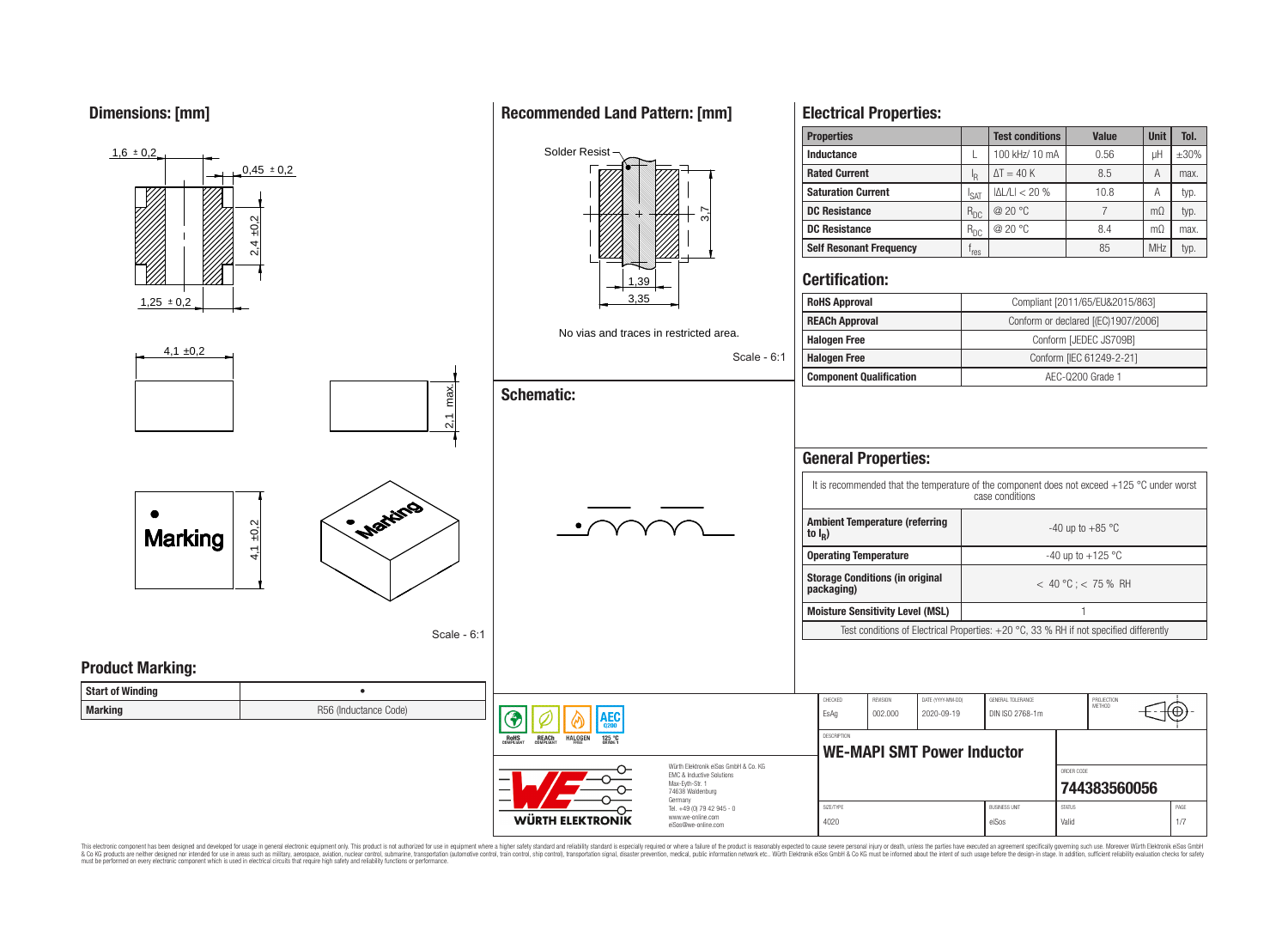

This electronic component has been designed and developed for usage in general electronic equipment only. This product is not authorized for subserved requipment where a higher selection equipment where a higher selection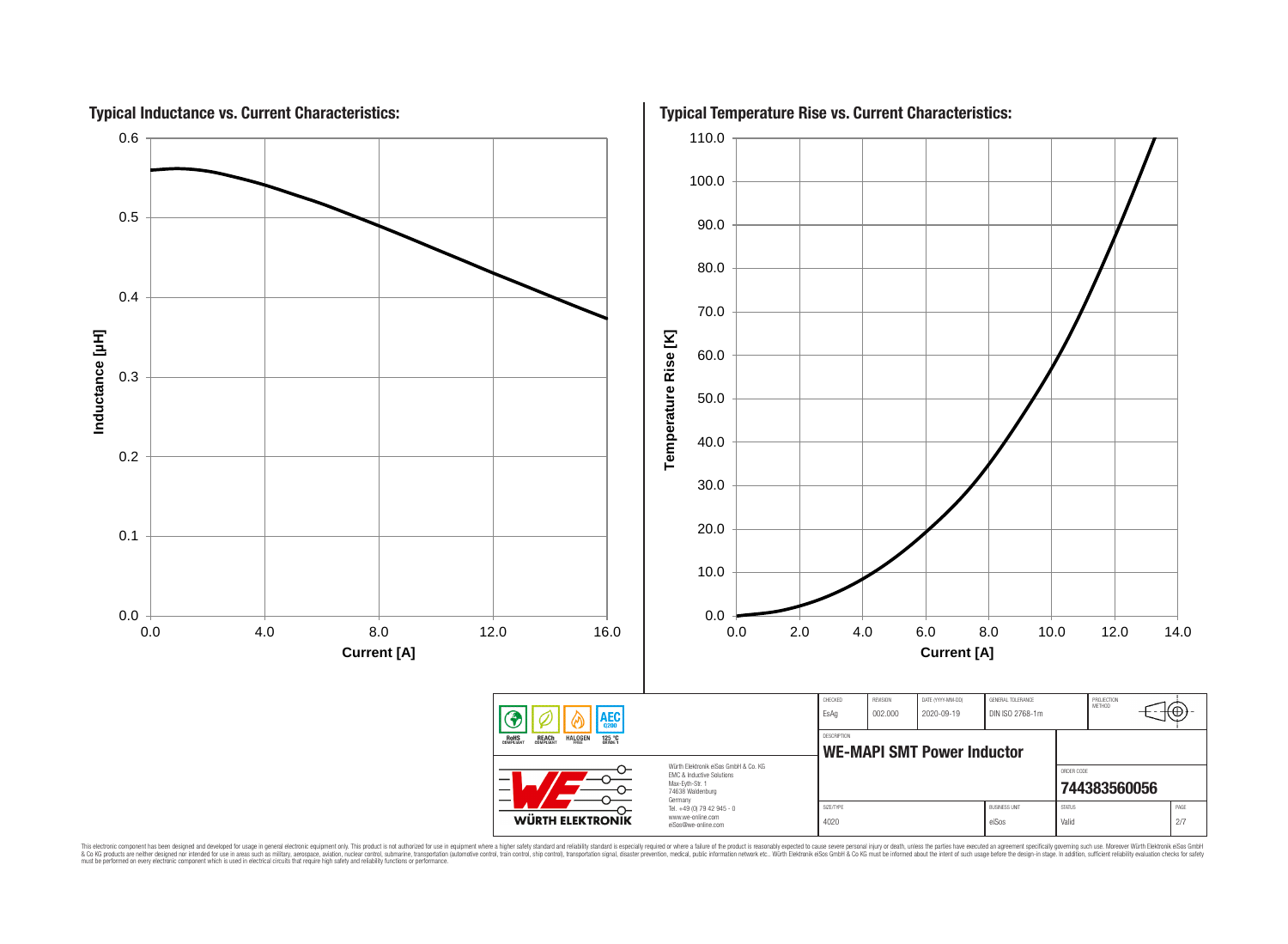# **Typical Impedance Characteristics:**



This electronic component has been designed and developed for usage in general electronic equipment only. This product is not authorized for use in equipment where a higher safely standard and reliability standard si espec & Ook product a label and the membed of the seasuch as marked and as which such a membed and the such assume that income in the seasuch and the simulation and the such assume that include to the such a membed and the such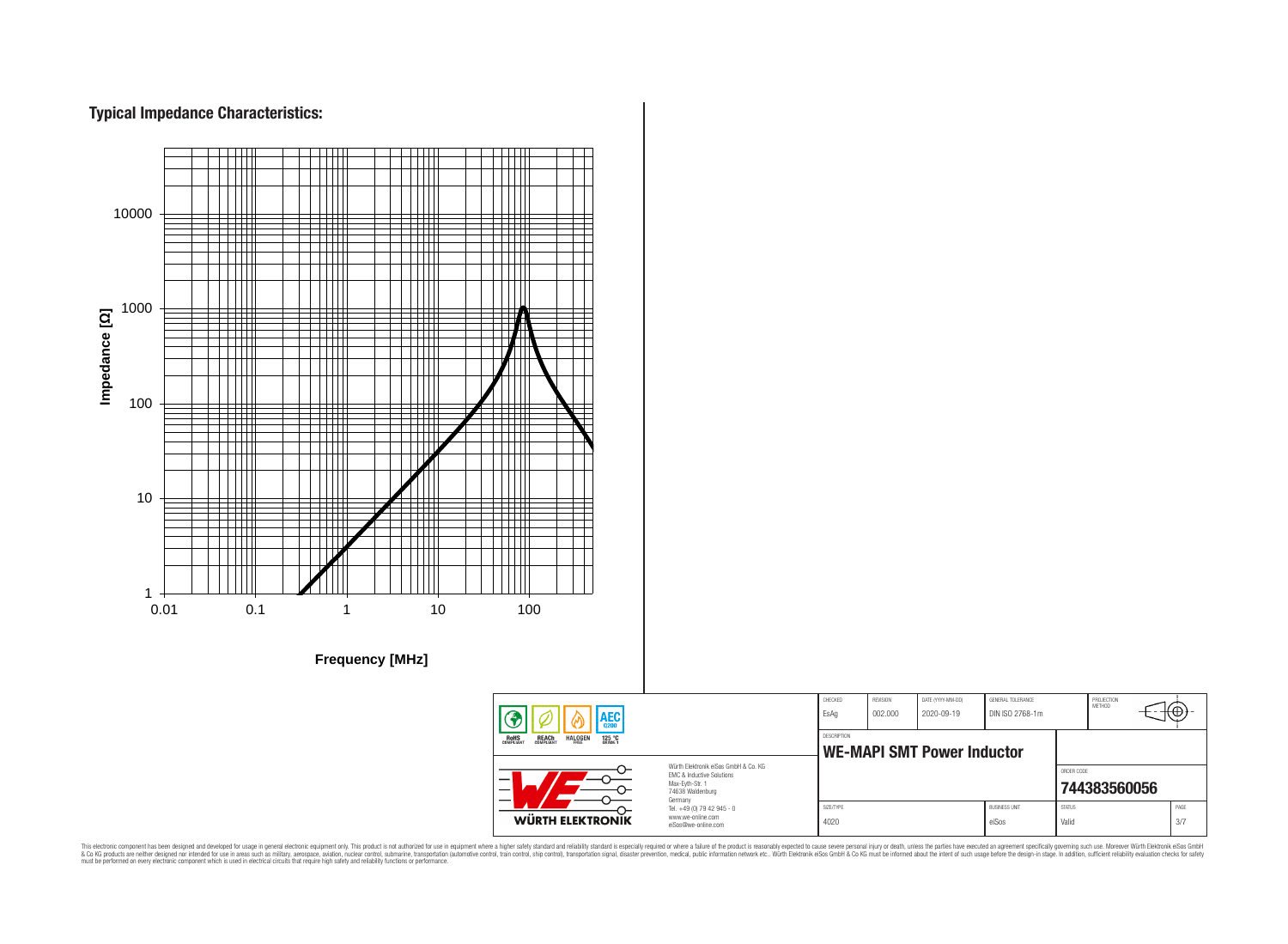## **Packaging Specification - Tape and Reel: [mm]**

## **Packaging Specification - Reel: [mm]**



This electronic component has been designed and developed for usage in general electronic equipment only. This product is not authorized for subserved requipment where a higher selection equipment where a higher selection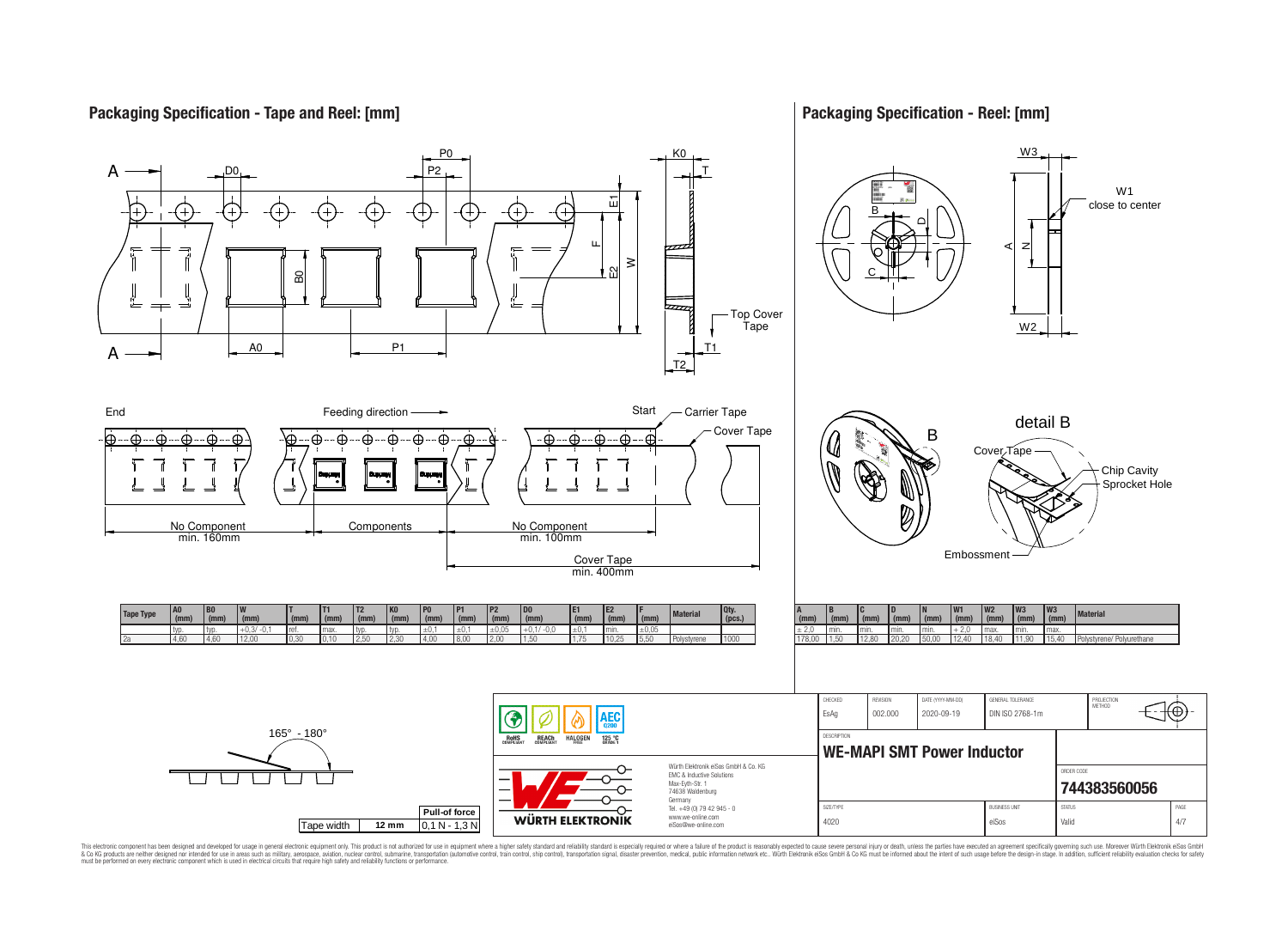# **Classification Reflow Profile for SMT components:**



# **Classification Reflow Soldering Profile:**

| <b>Profile Feature</b>                             |                    | <b>Value</b>                     |
|----------------------------------------------------|--------------------|----------------------------------|
| <b>Preheat Temperature Min</b>                     | <sup>I</sup> s min | 150 °C                           |
| <b>Preheat Temperature Max</b>                     | <sup>I</sup> s max | 200 °C                           |
| Preheat Time $t_s$ from $T_{s min}$ to $T_{s max}$ | $t_{\rm s}$        | $60 - 120$ seconds               |
| Ramp-up Rate $(T_1$ to $T_p$ )                     |                    | 3 °C/ second max.                |
| <b>Liquidous Temperature</b>                       | Ь.                 | 217 °C                           |
| Time $t_i$ maintained above $T_i$                  | կ                  | $60 - 150$ seconds               |
| Peak package body temperature                      | l n                | $T_p \leq T_c$ , see Table below |
| Time within 5°C of actual peak<br>temperature      | $t_{p}$            | $20 - 30$ seconds                |
| Ramp-down Rate $(T_p$ to $T_1$ )                   |                    | $6^{\circ}$ C/ second max.       |
| Time 25°C to peak temperature                      |                    | 8 minutes max.                   |

refer to IPC/ JEDEC J-STD-020E

Make sure that you use the correct thickness of solder paste to avoid an insufficient soldering result. We recommend 100µm solder paste as a reference.

# **Package Classification Reflow Temperature (T<sup>c</sup> ):**

| <b>Properties</b>                                                    | Volume mm <sup>3</sup><br>< 350 | Volume mm <sup>3</sup><br>350-2000 | Volume mm <sup>3</sup><br>>2000 |  |
|----------------------------------------------------------------------|---------------------------------|------------------------------------|---------------------------------|--|
| <b>PB-Free Assembly   Package Thickness  </b><br>$< 1.6$ mm          | 260 °C                          | 260 °C                             | 260 °C                          |  |
| <b>PB-Free Assembly   Package Thickness  </b><br>$1.6$ mm $- 2.5$ mm | 260 °C                          | 250 °C                             | 245 °C                          |  |
| <b>PB-Free Assembly   Package Thickness  </b><br>$\geq$ 2.5 mm       | 250 °C                          | 245 °C                             | 245 °C                          |  |

refer to IPC/ JEDEC J-STD-020E

| AEC<br><b>REACH</b><br>COMPLIANT<br><b>HALOGEN</b><br>ROHS<br>COMPLIANT<br>125 °C<br>GRADE 1 |                                                                                                                                                                                               | CHECKED<br>EsAq                                         | <b>REVISION</b><br>002.000 | DATE (YYYY-MM-DD)<br>2020-09-19 | GENERAL TOLERANCE<br>DIN ISO 2768-1m |                        | PROJECTION<br>METHOD | ᠊᠊᠊ᡈ         |
|----------------------------------------------------------------------------------------------|-----------------------------------------------------------------------------------------------------------------------------------------------------------------------------------------------|---------------------------------------------------------|----------------------------|---------------------------------|--------------------------------------|------------------------|----------------------|--------------|
|                                                                                              |                                                                                                                                                                                               | <b>DESCRIPTION</b><br><b>WE-MAPI SMT Power Inductor</b> |                            |                                 |                                      |                        |                      |              |
|                                                                                              | Würth Flektronik eiSos GmbH & Co. KG<br>EMC & Inductive Solutions<br>Max-Eyth-Str. 1<br>74638 Waldenburg<br>Germany<br>Tel. +49 (0) 79 42 945 - 0<br>www.we-online.com<br>eiSos@we-online.com |                                                         |                            |                                 |                                      | ORDER CODE             | 744383560056         |              |
| WÜRTH ELEKTRONIK                                                                             |                                                                                                                                                                                               | SIZE/TYPE<br>4020                                       |                            |                                 | <b>BLISINESS LINIT</b><br>eiSos      | <b>STATUS</b><br>Valid |                      | PAGE<br>.5/7 |

This electronic component has been designed and developed for usage in general electronic equipment only. This product is not authorized for subserved requipment where a higher selection equipment where a higher selection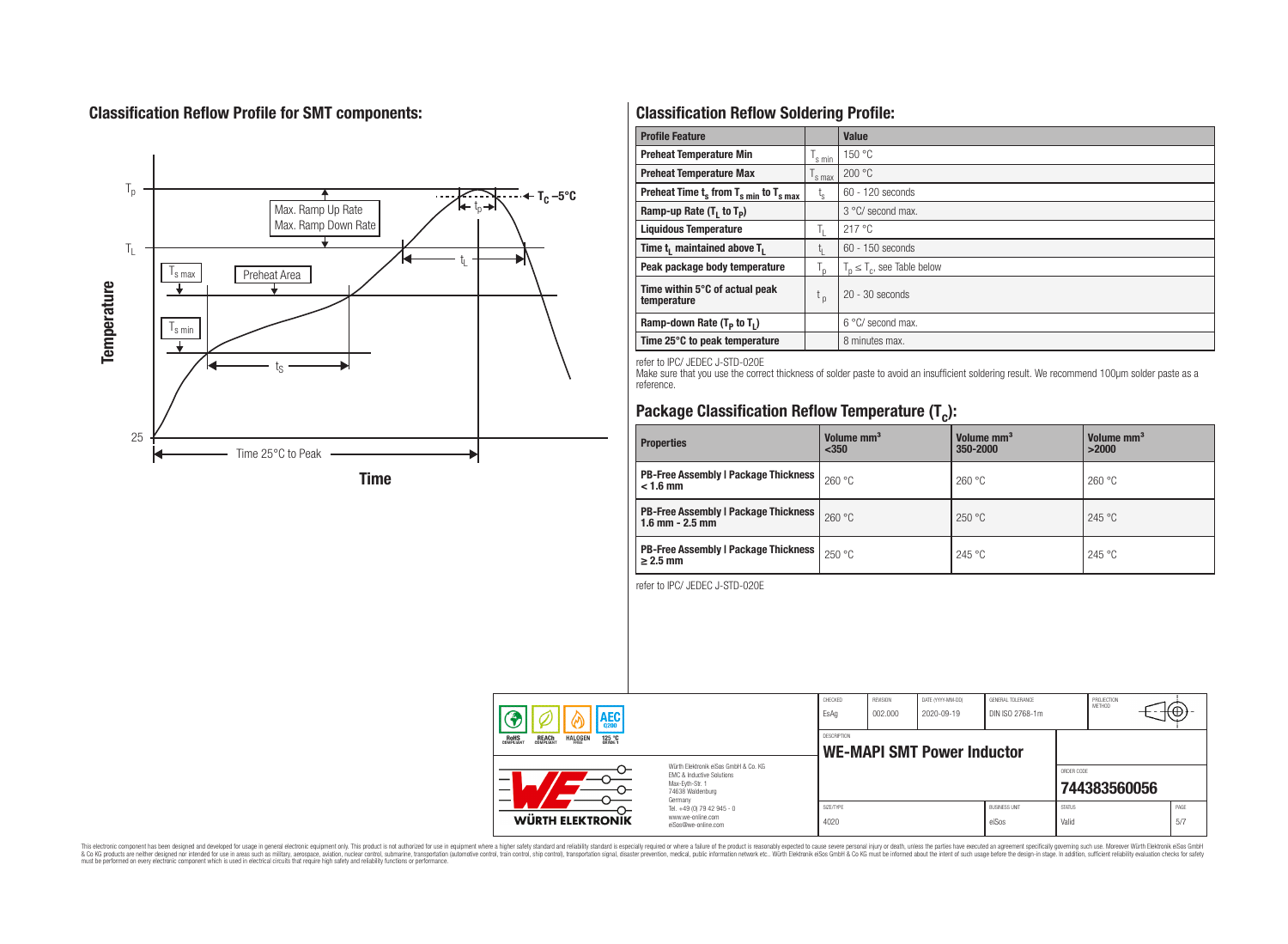# **Cautions and Warnings:**

## **The following conditions apply to all goods within the product series of WE-MAPI of Würth Elektronik eiSos GmbH & Co. KG:**

#### **General:**

- This electronic component was designed and manufactured for use in general electronic equipment.
- Würth Elektronik must be asked for written approval (following the PPAP procedure) before incorporating the components into any equipment in fields such as military, aerospace, aviation, nuclear control, submarine, transportation (automotive control, train control, ship control), transportation signal, disaster prevention, medical, public information network, etc. where higher safety and reliability are especially required and/or if there is the possibility of direct damage or human injury.
- Electronic components that will be used in safety-critical or high-reliability applications, should be pre-evaluated by the customer.
- The component is designed and manufactured to be used within the datasheet specified values. If the usage and operation conditions specified in the datasheet are not met, the wire insulation may be damaged or dissolved.
- Do not drop or impact the components, the component may be damaged.
- Würth Elektronik products are qualified according to international standards, which are listed in each product reliability report. Würth Elektronik does not guarantee any customer qualified product characteristics beyond Würth Elektroniks' specifications, for its validity and sustainability over time.
- The customer is responsible for the functionality of their own products. All technical specifications for standard products also apply to customer specific products.

## **Product specific:**

#### **Soldering:**

- The solder profile must comply with the technical product specifications. All other profiles will void the warranty.
- All other soldering methods are at the customers' own risk.
- To improve the solderability of bottom termination components please refer to appnote ANP036 on our homepage.
- Make sure that you use the correct thickness of solder paste to avoid an insufficient soldering result. We recommend 100µm solder paste as a reference.

## **Cleaning and Washing:**

• Washing agents used during the production to clean the customer application may damage or change the characteristics of the wire insulation, marking or plating. Washing agents may have a negative effect on the long-term functionality of the product.

#### **Potting:**

• If the product is potted in the costumer application, the potting material may shrink or expand during and after hardening. Shrinking could lead to an incomplete seal, allowing contaminants into the core. Expansion could damage the components. We recommend a manual inspection after potting to avoid these effects.

#### **Storage Conditions:**

- A storage of Würth Electronik products for longer than 12 months is not recommended. Within other effects, the terminals may suffer degradation, resulting in bad solderability. Therefore, all products shall be used within the period of 12 months based on the day of shipment.
- Do not expose the components to direct sunlight.
- The storage conditions in the original packaging are defined according to DIN EN 61760-2.
- The storage conditions stated in the original packaging apply to the storage time and not to the transportation time of the components.

#### **Handling:**

- Violation of the technical product specifications such as exceeding the nominal rated current will void the warranty.
- Applying currents with audio-frequency signals may result in audible noise due to the magnetostrictive material properties.
- The temperature rise of the component must be taken into consideration. The operating temperature is comprised of ambient temperature and temperature rise of the component.The operating temperature of the component shall not exceed the maximum temperature specified.

These cautions and warnings comply with the state of the scientific and technical knowledge and are believed to be accurate and reliable. However, no responsibility is assumed for inaccuracies or incompleteness.

| $A_{\alpha 200}^{E C}$                                                                       |                                                                                                                                                                                                          | CHECKED<br>EsAq                                         | <b>REVISION</b><br>002.000 | DATE (YYYY-MM-DD)<br>2020-09-19 | GENERAL TOLERANCE<br>DIN ISO 2768-1m |                        | PROJECTION<br>METHOD |  | ₩           |
|----------------------------------------------------------------------------------------------|----------------------------------------------------------------------------------------------------------------------------------------------------------------------------------------------------------|---------------------------------------------------------|----------------------------|---------------------------------|--------------------------------------|------------------------|----------------------|--|-------------|
| 125 °C<br>GRADE 1<br><b>ROHS</b><br>COMPLIANT<br><b>REACH</b><br>COMPLIANT<br><b>HALOGEN</b> |                                                                                                                                                                                                          | <b>DESCRIPTION</b><br><b>WE-MAPI SMT Power Inductor</b> |                            |                                 |                                      |                        |                      |  |             |
| $\overline{\phantom{0}}$                                                                     | Würth Elektronik eiSos GmbH & Co. KG<br><b>EMC &amp; Inductive Solutions</b><br>Max-Eyth-Str. 1<br>74638 Waldenburg<br>Germany<br>Tel. +49 (0) 79 42 945 - 0<br>www.we-online.com<br>eiSos@we-online.com |                                                         |                            |                                 |                                      | ORDER CODE             | 744383560056         |  |             |
| WÜRTH ELEKTRONIK                                                                             |                                                                                                                                                                                                          | SIZE/TYPE<br>4020                                       |                            |                                 | <b>BUSINESS UNIT</b><br>eiSos        | <b>STATUS</b><br>Valid |                      |  | PAGE<br>6/7 |

This electronic component has been designed and developed for usage in general electronic equipment only. This product is not authorized for use in equipment where a higher safety standard and reliability standard si espec & Ook product a label and the membed of the seasuch as marked and as which such a membed and the such assume that income in the seasuch and the simulation and the such assume that include to the such a membed and the such